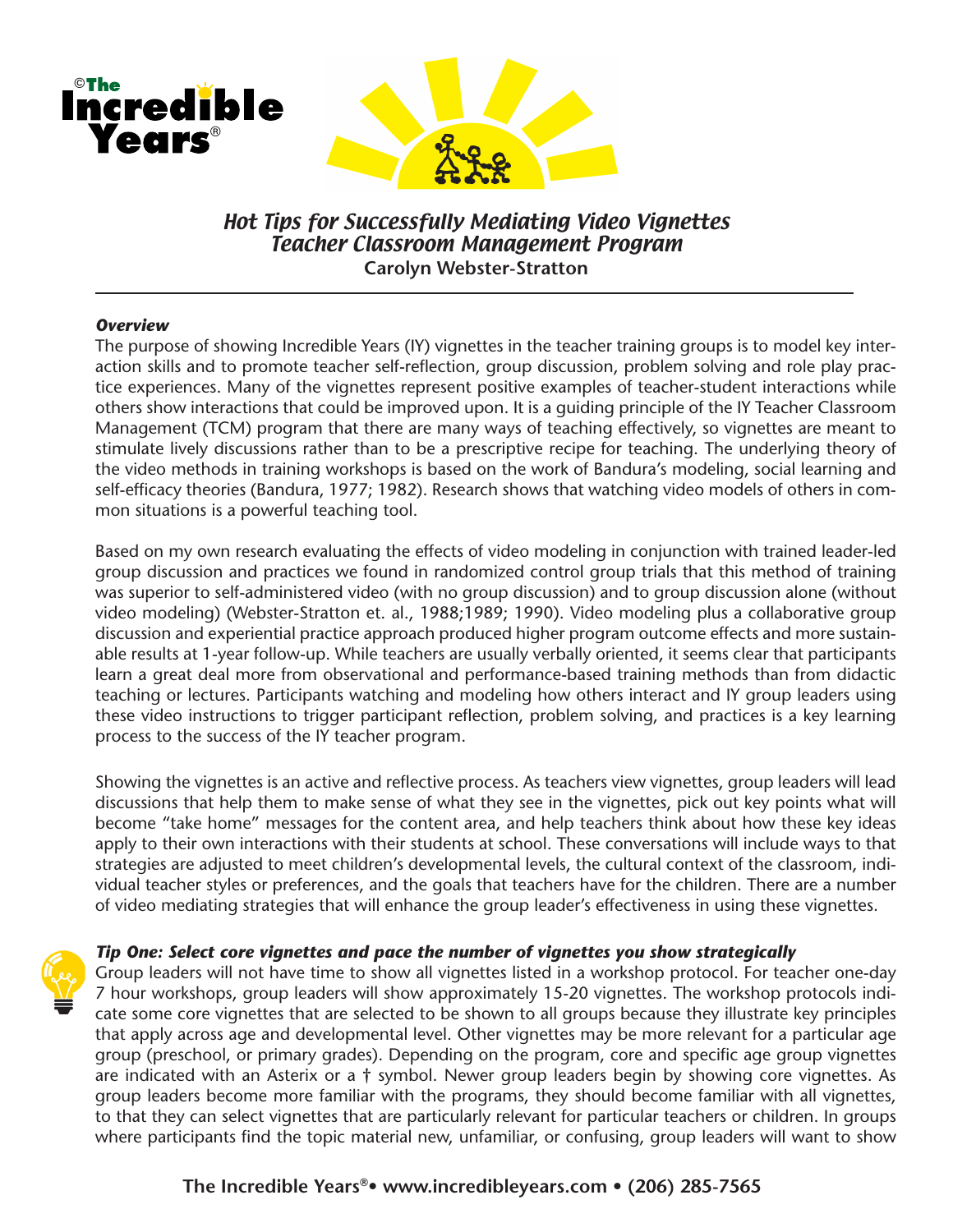more vignettes to help them understand the key concepts, to see how to use a particular strategy, and to appreciate how the children respond to this approach.

When choosing additional or alternative vignettes consider the following:

- participants' goals and difficulties
- participants' understanding, knowledge, and prior familiarity of the content and principles being taught
- vignettes that represent the developmental level of children that the participants are interacting with
- vignettes that have children with temperaments and development similar to those of the participants' students
- vignettes that represent the culture of the children and teachers

It is important to realize that the participants' verbal and cognitive understanding of the strategy being discussed does not necessarily translate into actual behavioral change. When participants do the practices, group leaders will be able to see how much behavioral learning is actually occurring. Every group is different, and the pacing and number of vignettes shown will be influenced by each person's background education, knowledge, and teaching experiences as well as the student's developmental and behavioral problems. This "tailoring" of video vignettes, discussion and practices to the teacher's goals and needs is a key element of the Incredible Years training approach.



*Tip Two: Mediating vignettes & narrations with pauses to assure participant focus and engagement* The video vignettes are not used by group leaders in a passive way like showing a movie, rather group leaders pause both the narration and the actual vignette several times. For example, for each new topic in an IY program there is an introductory video narration that summarizes the key interaction strategies and child developmental milestones that will be explored in the teacher workshop day. It is important that the group leader pause these introductory narrations at various points to ask questions about the content and word definitions used, to explore what participants are understanding, and to see if they have questions about the information provided. For example, they might ask, *"What does the narrator mean by the word self-regulation or school readiness?"* or, in order to be sure the participants see the relevance of the concept for their students they might ask, *"Do you agree with the rationale the narrator makes? How does this approach to emotional coaching address your goals for your student?"* Group leaders can also use this discussion to explore whether participants have concerns about how the content fits with their philosophy of teaching. A lot of content is covered in these introductory narrations and pausing for discussion allows the participants to digest the information, stay engaged, and not tune out if it doesn't make sense or conflicts with their pre-existing ideas.

After the introductory video narration is finished, the video is paused again so that the group leader can introduce the vignette to be shown and to focus the participants' attention on what they will see and what the leader wants them to look for. It is a group leader principle that each vignette should have a brief introduction. Sometimes the leader sets the context by sharing something about the child in the vignette, for example, his/her age, temperament, developmental level, or behavioral challenges. Other times, the group leader may share something about the classroom situation, or the interaction that is going to be shown. Or, the group leader may challenge the group to look for a particular strategy to be used. This orientation to the vignette should be brief, but will give group participants a context and keep them focused on what to look for. For example, a group leader says, *"In this next vignette you'll see how a teacher is using the ignoring strategy with a boy who is argumentative and defiant. Think about what makes her approach effective. Think about what the child is learning from this approach."*

# **When Mediating Vignettes ~**

- **Pause introductory narrations** for discussion of key ideas or word definition
- **Set up each video vignette** with classroom context and suggestions for the leaders to focus on.
- **Pause longer vignettes several times** and always when there are built in pauses. This pause allows for discussion of a particular moment or interaction and promotes teacher self-reflection. If the vignette is not paused the teacher's thoughts, questions or insights may be lost by the end of the vignette.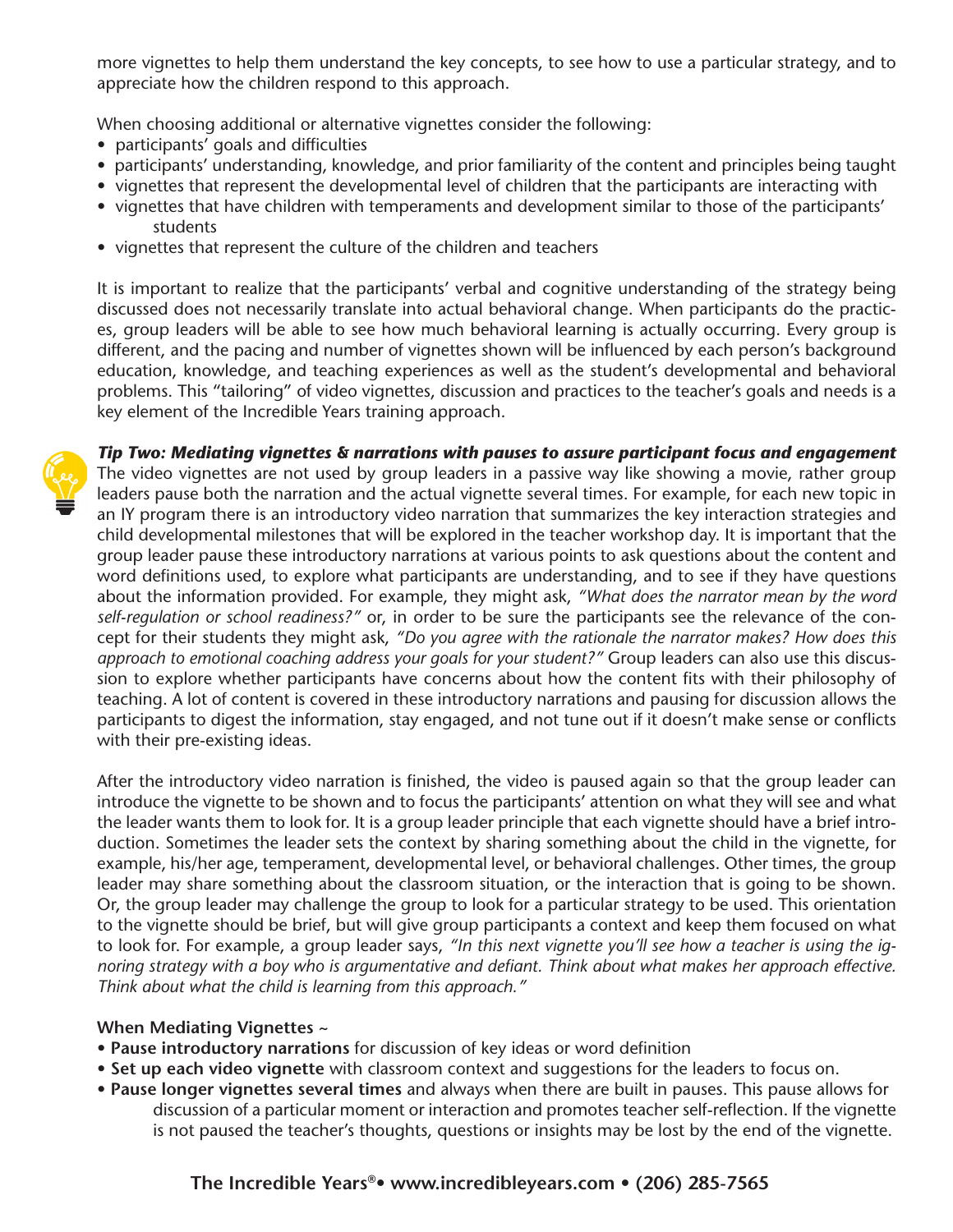- **Always discuss every vignette**—don't show 2 vignettes in a row.
- **Ask open-ended questions**. Always start with what the teachers observed in the vignette—What did they see? Was it effective?
- **Ask follow-up questions** to go deeper with teacher reflections: like "what's the value of that?" "what's the child learning?" "what do you think the teacher's goal is?" "why do you think she made that choice?" "how is the child feeling?"
- **Work on identification of principles**—This should be a deliberate process. *"Oh, that's one of our key behavior management principles. Let's get that written down."* Then the group leader and the group can think of how to word it. *"So, what shall we say—it's the principle of combing ignoring with redirection—you are ignoring a behavior without ignoring the child completely."* By drawing attention to this as a key concept/principle, you are helping to make this an idea that is overarching—and can apply to a lot of different situations. Then once it's identified, you can refer back to it with other vignettes, use it in your end of the day summary, notice when teachers are using examples of the principles in their own practice. You can look at the list of blackboard notes for examples of some of the key principles that you might listen for. It can be empowering for teachers when their name is attached to the principle. For example, *"we are going to call this Trilby's fun principle because this playful activity is building student's relationships with their teacher and each other as well as promoting their learning."*
- **Co-leader is recording key ideas and principles**. Do not write everything that is said.
- **Co-leader may summarize key ideas at strategic points**—after a long discussion or after a couple of vignettes have been shown, the leader may ask the co-leader to summarize the key learning from the discussion.
- **When teachers don't like something in the vignette**, paraphrase their objection and then ask them how they would change the interaction to be more effective: e.g. *"So, you felt that throwing the goldfish crackers was demeaning to the children—how would you change this to make it feel more respectful."* This moves from criticism of the teacher in the vignette to what the teacher would do instead.
- **When teachers don't like something in the vignette**, highlight their rationale for this: *"so you're saying that this praise wasn't specific enough—I think that is a key principle…."*
- **Normalize less effective teaching moments in the vignettes**: *"I wonder how that teacher is feeling right now?" "How many of us have felt that way?" "How many of us have said something like that?" "What do you think her goal was for this student?"*
- **Rerun a vignette scenario** by using an idea from a teacher in the group (spontaneous practice)
- **Once key ideas have been pulled out of a vignette**, ask teachers to consider how they can apply these ideas or principles to their own classrooms and to particular students' and teacher's goals. It is important to refer frequently to how the behavior management strategy addresses the teacher's long-term goals.

# *Tip Three: Facilitating Discussion About the Vignettes*

During and after vignettes, group leaders ask questions to encourage participants to share what they have noticed so far, what makes the model teacher's approach effective, or how they might handle the situation differently or more effectively. For example, the group leader asks, *"What was effective about this teacher's ignoring? Why was it important she not give eye contact or respond to this boy's defiant attitude?"* Help participants think about the benefits of this approach for the child behavior learning. For example, *"Do you think* 

*that the student's strategy for getting attention from the teacher worked? What does the child learn from this teacher's response and modeling?"* Based on participants' responses, group leaders will ask other questions that explore different aspects of the vignette. The manual provides sample questions for group leaders to use, however group leaders will also develop their own questions to tailor the discussion to the participants' particular goals. There are spaces in the manual for group leaders to record their favorite questions.



Rich discussions often happen based on small moments in the vignettes. Always pause during and after every vignette to have a discussion and allow for reflection and questions. If the vignette is worth showing, it's worth discussion. (Discussions don't always have to be long.) Some vignettes have built-in pauses—always take advantage of those and stop the video to discuss what has just happened. Pause longer vignettes

**The Incredible Years®• www.incredibleyears.com • (206) 285-7565**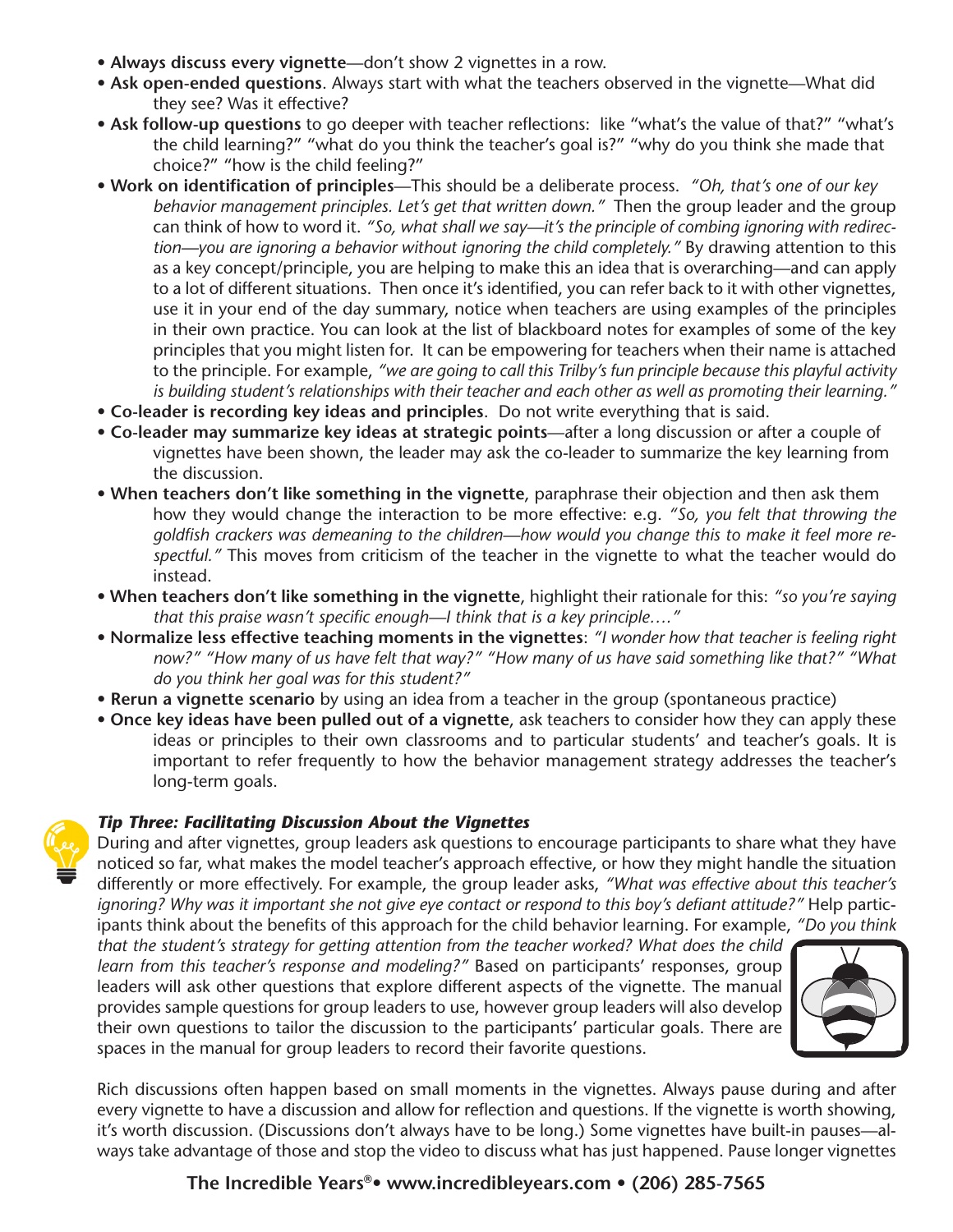two to three times through the vignette and ask participants to discuss what they saw or are thinking or feeling. It is also useful to pause at a critical moment in the middle of a vignette and ask, *"what would you do next?"* Sometimes these responses to a paused vignette can lead to a role play practice for how the participant would handle the situation before actually seeing how the vignette plays out. Then when the vignette is continued teachers are watching for the things that were practiced and are more reflective and aware of the strengths in the teacher-child interactions being modeled. It is important to continue to show the whole vignette as the longer vignettes provide modeling of a teaching style and relationship building as well as specific management skills.

# *Tip Four: Identification of key principles*

Throughout the program, group leaders will be helping participants to identify key interaction and behavior management principles. These may be ideas that apply to almost all interactions (e.g., the differential attention principle, or modeling principle, or calm down principle) or they may be ideas that apply to a specific topic (e.g. use labeled praise). The goal is to listen carefully to the participants' reflections and discussions and to pull out a key principle. With strategic group leader questions, the vignettes will almost always elicit key ideas. For example, a group leader may ask, *"What do you notice about what this teacher is paying attention to in that interaction?"* Once the group leader hears the principle, s/he will highlight it, label it as a principle or key concept, and have the co-leader record it on the flip chart using the participant's name for the principle. This should be a deliberate process. *"Oh, Katherine you got one of our key principles. Let's write that down."* Then you and the group can think of how to word it. *"So, what shall we call it—it's Katherine's principle of ignoring a behavior without ignoring the child completely."* By drawing attention to the key concept/principles, group leaders are helping to make this an idea that is overarching—and can apply to a lot of different situations. Once a principle has been identified, the group leader can refer back to it with other vignettes, use it at the end of the session summary, and notice when participants are using examples of the principles in their own interactions. Moreover, by using the participant's name with the principle, the participant's insights and expertise are highlighted, thereby increasing their confidence and self- efficacy. The group leader workshop protocols provide ideas for some key principles and the blackboard notes also provide other examples of some of the key principles that group leaders might listen for.

*Don't get too caught up in worrying about whether something is a principle. If it seems important, call it a principle! A principle does not need to use psychological jargon but can be worded exactly as the participant states it. For example, a participant commented in one group that when he saw the person on the vignette ignoring her child's tantrum she looked like a Buddha, she was so incredibly calm. The group leader replied, "Oh Peter you get the Buddha principle, the importance of staying calm when ignoring." Later this group leader began to give out Buddha awards for parents that reported their ability to stay calm in a difficult situation.*

# *Tip Five: Apply the principles to real life interactions*



Once group leaders have helped participants discover a key relationship or behavior management principle, then the leader helps them think about how they can use this strategy to address their goals for themselves or their children or classrooms. For example, the group leader says, *"So you have seen the importance of staying calm when the student is oppositional. What calm down strategies do you use when a student misbehaves?"* At this point the leader may help the group to break out into dyad buddies or a group brainstorm to come up with a list of calm down strategies.

Examples of other questions that explore participant reflection on how they will use the strategy in the classroom with a particular child include: *"How do you see yourself using this approach to address your goal of reducing this child's anxiety or his lack of social skills?"* or, *"What do you see the barriers to being able to use this approach with this student or in your classroom?"* Often these reflections and discussions will lead to spontaneous practices based on the participants' ideas or suggestions, or to address potential barriers or resistance. This encouragement of participant self-reflection, problem solving along with practice exercises is an important element of the strength of the IY participant learning process.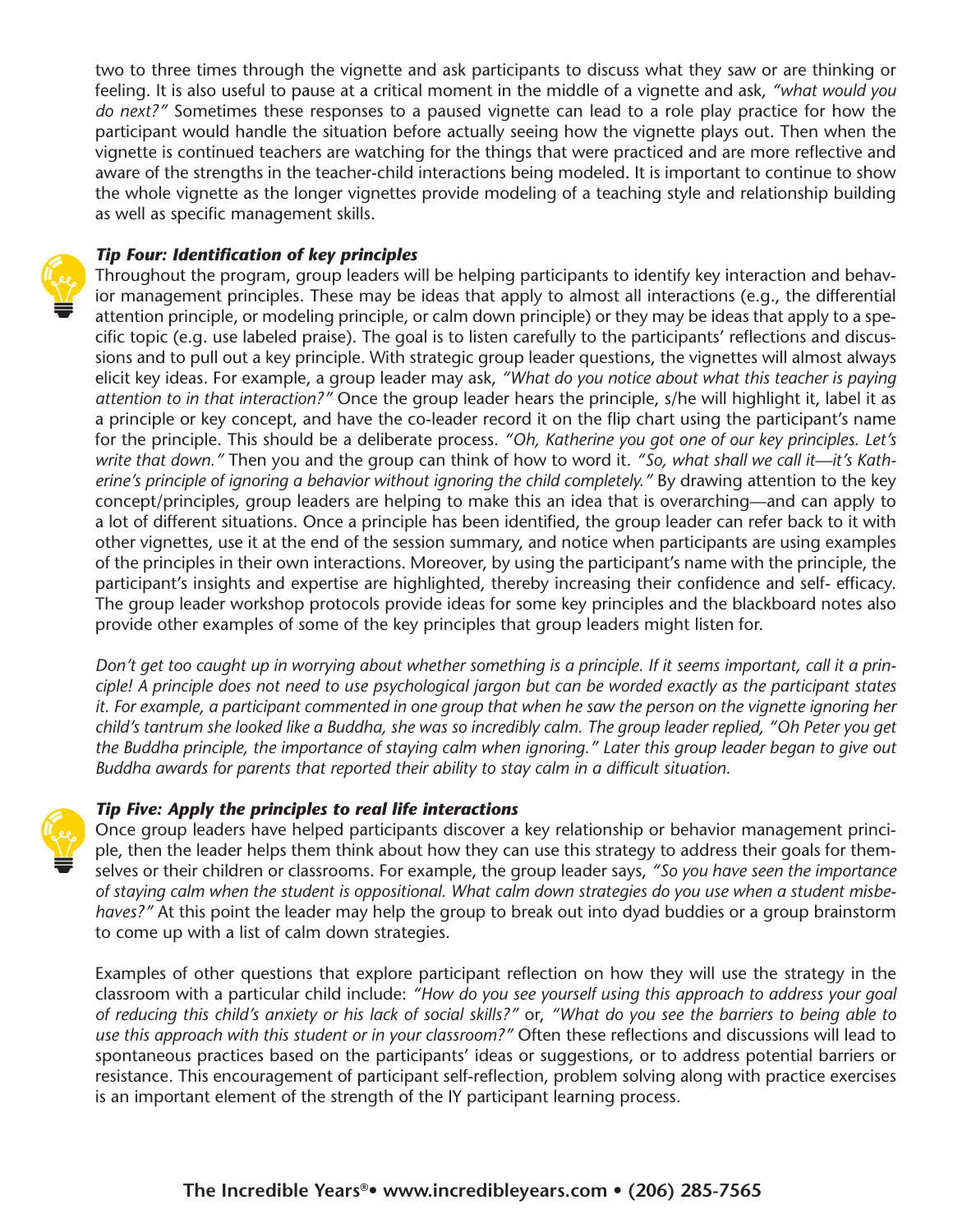

# *Tip Six: Avoid repetitive questions and answers; instead, probe deeper to explore a participant's responses to group leader questions*

Often participants will comment on a positive strategy they see in the vignette. For example, a participant might say, *"The teacher on the vignette is trying to redirect the boy at the same time she's ignoring his tantrum."* The group leader responds by being enthusiastic about this observation and pursues this idea. The group leader responds, *"Nice observation, do you think this is still giving the child too much attention? How does the attention principle work here ~ how long do you ignore before you use a distraction?"* These questions and discussions help to clarify the rationale for the ignoring strategy. Helping participants understand the rationale for a strategy is important to helping them develop confidence in using an alternative behavior change strategy to what they typically would do. Some good questions that get at helping participants understand the rationale for chosen strategy are, *"What's the benefit of that approach for this child? Why does it work?" "What do you think the teacher's goal is?" "Why do you think the teacher made that choice?"*

*Tip Seven: Manage resistance to vignettes with understanding and provide rationale for their use* Sometimes when group participants first see the video vignettes, they respond with complaints that some of the vignettes seem outdated in terms of person's clothing or hairstyles or classroom set up. In some cases participants may feel that the people in the vignettes don't represent their reality in terms of classroom setting, cultural context, particular interaction styles, or diagnosis of the child, or developmental levels. Newer group leaders can feel discouraged by this and be tempted not to show these vignettes, may try hard to convince the participants that the vignettes are good, or may undermine the vignettes by agreeing with the participants that they are not useful. Although the vignettes can be a challenging part of the program to implement, they are a core part of the training and showing them is important to maintaining fidelity to the program.

As group leaders learn how to mediate the vignettes, resistance from the group usually disappears. Group leaders can respond to this feedback by acknowledging that some of the vignettes are indeed old, show American families, and may not look like their children, or classroom. The group leader explains the rationale for using vignettes, reminding the group that the vignettes are for them to think about, analyze, and react to, and not necessarily to copy.

As group leaders gain experience with participant reactions to vignettes, it is common for resistance to the vignettes to diminish. It takes skill, practice and consultation for the group leader to learn to how draw out principles from the vignettes and tailor them to the individual needs of teachers and children. Below are suggestions for responding to resistance to the vignettes.

When group participants do not like a particular vignette of a teacher 's style or classroom, the group can still learn from watching the vignette. Remember that the goal is to be collaborative and to identify key interaction principles. So if a teacher participant says, *"I don't agree with that—she shouldn't be standing over that student like that—she's smothering her."* The group leader can respond with, *"So, I hear an important principle here—you're really tuned into how your body position might affect the child-teacher relation- ship. Let's look at this a bit more and write down your principle. Could you show us how you would place yourself you were that teacher?"* This approach identifies the key idea and then focuses the teacher on how to make the interaction more effective. So, rather than trying to make the participant like what she sees on the vignette, the group leader facilitates a discussion about a key interaction principle.

If group participants are bothered by the cultural context, language or by the classroom setting, the group leader can acknowledge these differences. Once the principle has been identified, participants can be asked to think how the principle would apply in their own settings. For example, a teacher group leader might first say, *"So, this doesn't look much like your classroom."* Then the group leader might say: *"I agree that this setting is different from yours. Let's first think about what this teacher's goal is. What is she trying to accomplish?"* Or *"I hear you saying that these activities are not something you would use? What activities do you use?"* Once the group leader has gotten a principle then s/he says, *"So, this teacher is trying to pay more attention to the*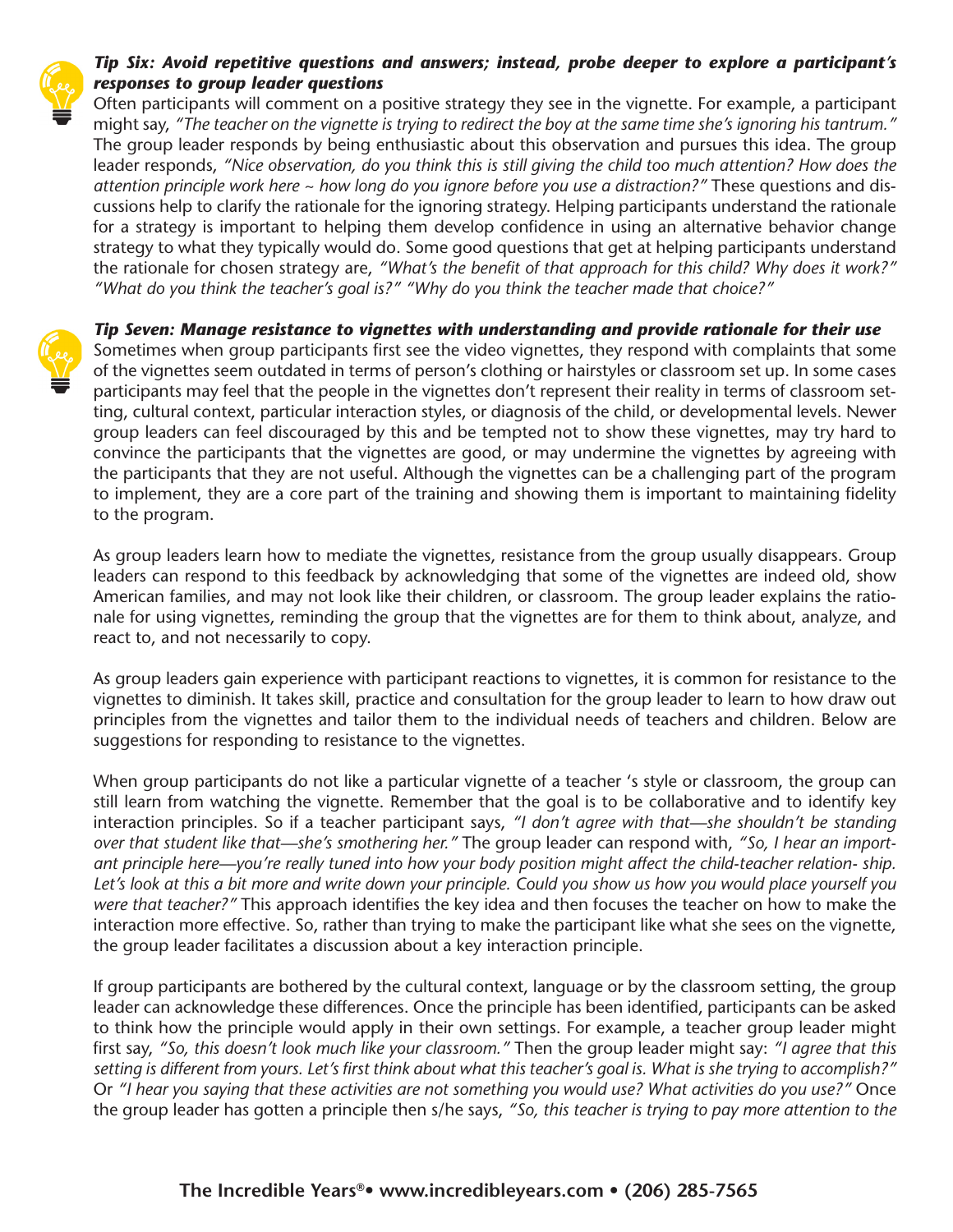*children in her group that are listening to her and she's trying not to give that wiggly boy any attention. She's using the attention principle to try to increase the positive behavior and reduce the negative behavior. How would that apply to your circle times or with your children? What behaviors could you attend to and what could you ignore?"*



Sometimes a discussion about a vignette can lead to a spontaneous role play practice. For example, in the scenario above with the teacher who said she did not use activities like those shown on the video vignette the leader can reply, *"so how can you bring about this kind of parent-child interaction with other activities in your classroom?"* After discussion, the leader can set up a practice by saying, *"lets practice using that reading activity to see if we can use this child-directed and narrative language principle."*

It is also useful for a group leader to pause a vignette and ask teachers to think about and then role play what they would do next in that situation. Afterwards, the group can watch the rest of the vignette and discuss any differences in their role play versus the one on the vignette. Sometimes the participants do a better job!

When teachers feel a vignette is not effective, it can be effective to have them replay the vignette in a live role play using what they feel to be a more effective response. Role plays or practices that are set up to demonstrate participants' ideas, suggestions and experiences help participants resolve different viewpoints in regard to a vignette and build their confidence.



# *Tip Nine: Use Live Modeling as well as Video Modeling*

Both of these modeling methods are key to participant learning and behavior change. I recommend that vignettes shown and discussed are followed by live modeling of a related scenario in the large group. Group participants are chosen to demonstrate first the teaching skill that has been modeled on the vignette. Suggestions for improvements derived from the group discussion can be incorporated into these practices. Next these practices are tailored to show how the behavior management or coaching principle used would be different for a for a child with limited language, or difficult temperament, or delayed play level. Following these large group role play practices, participants break up into dyads or triads to practice the modeled skills that are most appropriate for the target child on their behavior plan they are concerned about. During this time the group leaders can give personal feedback to dyads and help make sure that the strategy is tailored appropriately.

Another advantage of the live modeling approach is that if the group leader does not have a video vignette that reflects the particular participant's issue with a student, s/he can ask the parent to model either the child's behavior or response or their own response and other participants in the group can try out possible solutions based on their learning of the behavior management and relationship principles. These live modeling practices are mediated in the same way as the video vignettes with pause of actions for reflection and suggestions followed by replays according to the feedback. I even use a Ready-Set-Action clapboard to signal the start of the practice and adds fun to the practice.

# *Tip Ten: Take advantage of consultations from accredited IY mentors or trainers*

It is not possible to cover everything about IY program delivery in one IY group leader training workshop. Mediating video vignettes and setting up role play practices is tricky. For new group leaders this training can continue via consultations via Zoom calls, or in-person workshops, or video reviews. During in-person consultation days, group leaders share videos of their group or workshop sessions. More experienced group leaders often reflect that as they have become more familiar and comfortable with the vignettes and they notice that they are no longer hearing participant complaints about vignettes! The objective is to use the vignettes to help participants discern the key principles of child-directed play and coaching interactions, using praise and incentives, effective proactive behavior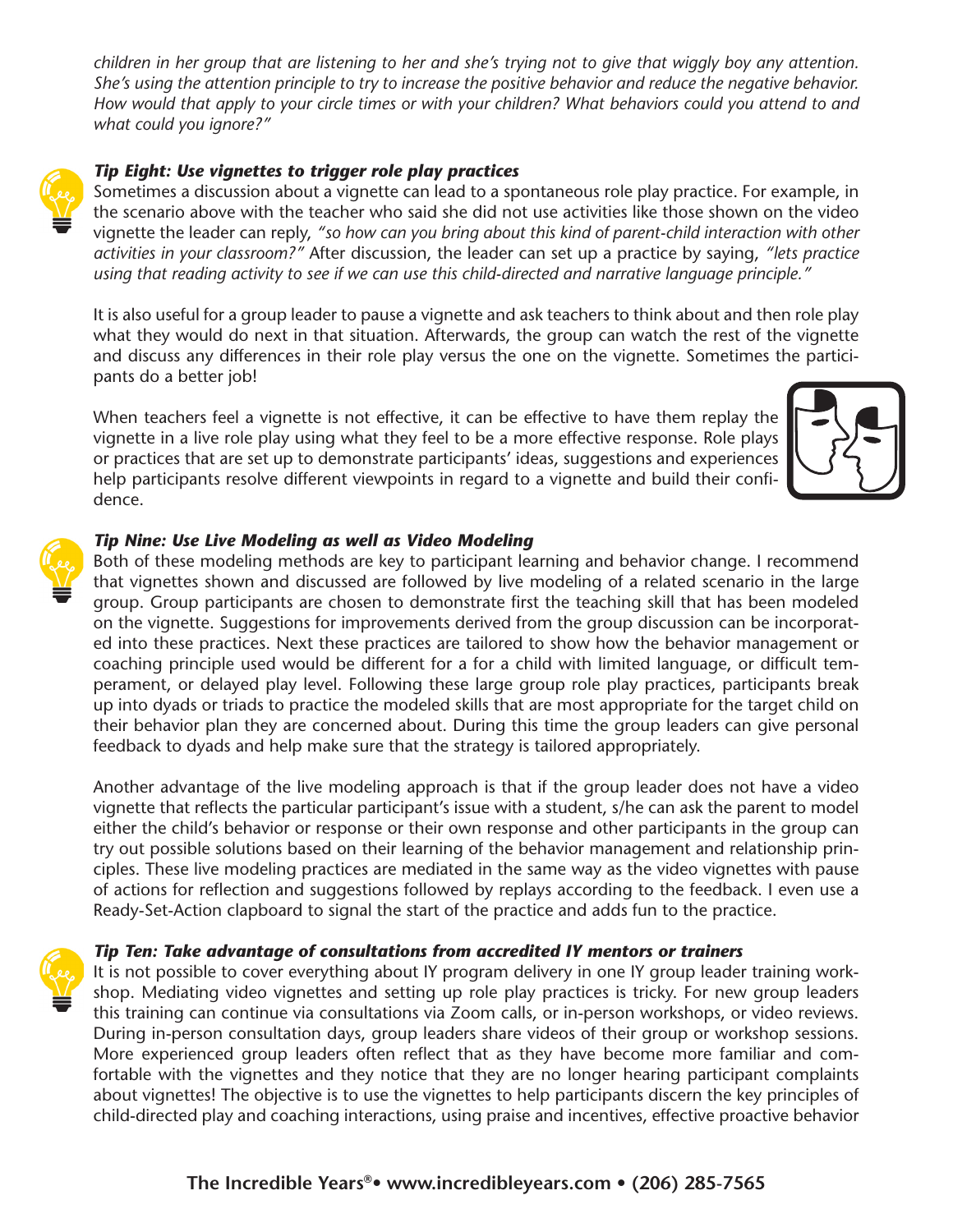management, or key child development milestones and how to apply these principles in their unique situation or setting with their particular child.

Having said that, it's not uncommon for teachers to talk about trying something just like one of the people on the video. We also hear teachers watch a vignette and say: *"That's me. I do that."*

Using these tips for mediating video vignettes will not only enhance your enjoyment of using them as a collaborative teaching tool but also increase their effectiveness at bringing about cognitive, emotional, and behavioral change in participants. Moreover, using this collaborative group-based problem-solving approach enhances teachers' confidence, reduces their stress and promotes a supportive network of teachers.



USE VIDEOTAPES IN A COLLABORATIVE WAY<br>TO ENHANCE TEACHING

Bandura, A. (1982). Self-efficacy mechanisms in human agency. *American Psychologist, 84,* 191-215. Bandura, A. (1977). *Social Learning Theory.* Englewood Cliffs: Prentice-Hall, Inc.

Bandura, A. (2001) Social-cognitive theory: An agentic perspective. *Annual Review of Psychology 52(*1), 1-26.

# **Some examples of mediating some specific vignettes**

Below are some ideas about ways to mediate a few specific video vignettes. Some of these vignettes are ones that are commonly shown, and others are vignettes that often bring strong reactions from teachers. These can be some of the most effective vignettes if they are mediated well by the group leader.

# *Motivating Children Through Incentives* **DVD 4 Vignettes 11-13: Unexpected Rewards (Goldfish crackers)**



This vignette always brings on a strong teacher reaction, so it's good to think about how you'll set it up. Before showing it, you might bring up the issue of the fish crackers being used by a teacher as a spontaneous reward. You might clarify: *"so in the other vignettes, students knew there was a reward system in place—for example, if I do this, then I will get this…. In this vignette, the teacher decides that someone has done a good job and gives an unexpected reward. Watch and see how this feels different. There may be some reactions to the way he's giving the crackers—don't let that get you so sidetracked that you miss thinking about how a spontaneous reward would be useful to your class."*

Right after the vignette, pause and allow them to laugh, react, etc.… Unpack their feelings about the use of fish crackers first (if there are reactions), and then get to the other point—*if you weren't using fish crackers what would you use instead: (a hand stamp, a sticker, or a start to do the same thing)*. You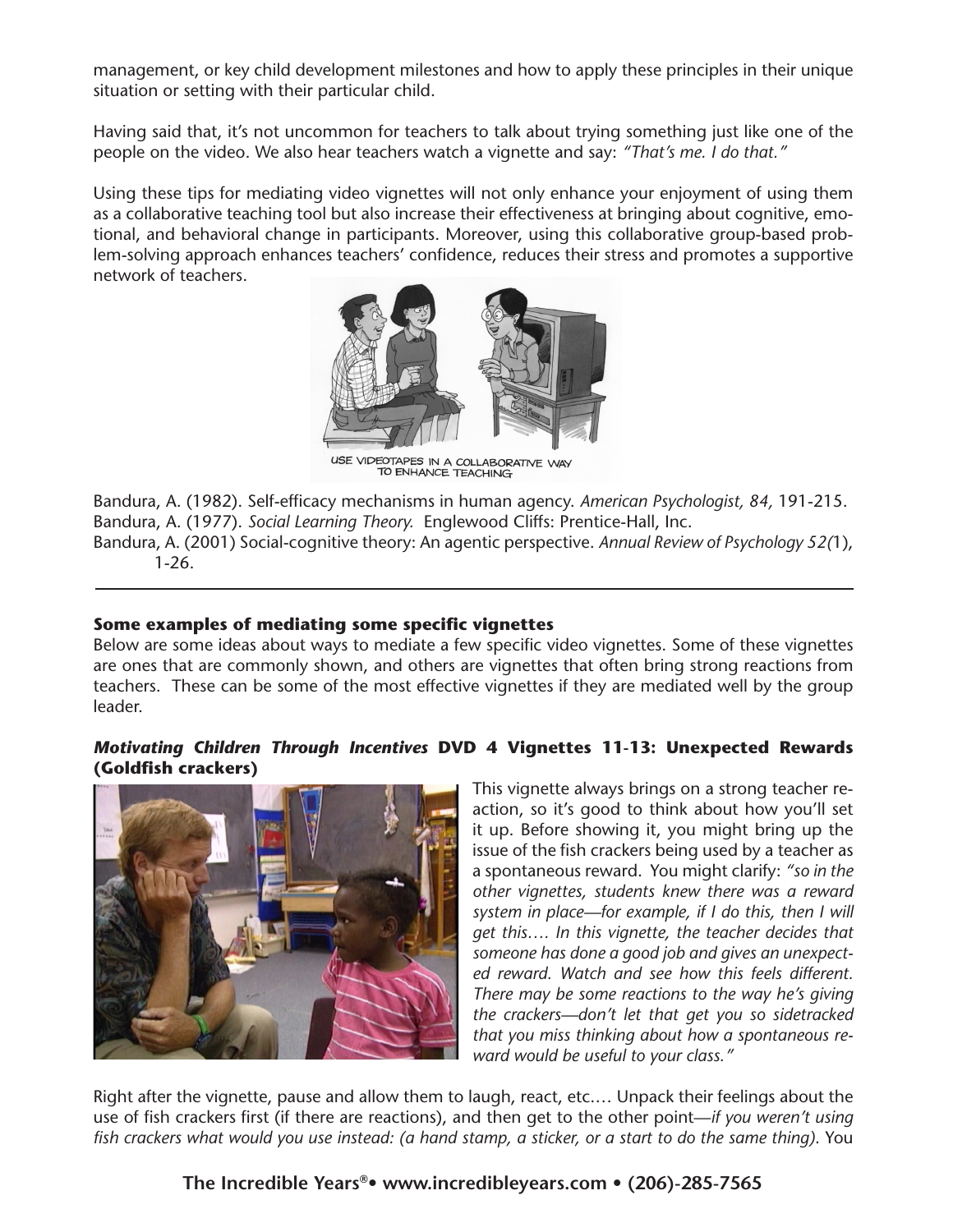might also ask them: *"why do you think this teacher chose crackers?" "seeing this teacher in the other vignettes, what do you think his overall teaching style is in his classroom?" "what do you think his relationship is with his students?"* Those questions will humanize him and make teachers think about his goals and choices. It's nice if you can get teachers to see that this teacher is being playful—they can still disagree with the crackers and throwing crackers, but it's nice to think of it in the context of his relationship with his students. You don't have to defend this teacher—but ask some questions that will get them to be thoughtful about him, rather than just shocked.

Make sure to also get back to the benefits of the spontaneous reward: *"what's the benefit of doing this?" "how is this different than a system where students always know what to expect?" "what kinds of spontaneous rewards would you use in your classrooms?" "when might you use a spontaneous reward like this?"*

It is also important to show the Teacher Interview vignette with this teacher explaining why/how he uses the goldfish crackers. Don't leave this out! When teachers hear his decision making, they can still disagree with how he does it, but will hear that he is thoughtful about it and that he has a reason/ purpose for doing it.

# *Motivating Children Through Incentives* **DVD 4 Vignette S-14: Green Patrol**



Start as usual with open-ended questions about what teachers observe in the vignette and ask them what they like about the vignette. Teachers often comment that the students are involved and are evaluating their own behavior. While a student is putting in the chips, the whole class is working towards a goal. You could ask: *"how is this system likely to benefit the children?"* (giving a sense of accomplishment, ending day on good note, building cohesion in the class, etc.…). It's easy to end there with just a few positive things about the system. However, there is more to get out of this vignette.

Ask if there are any things that they would change or do differently to strengthen the strategy? Or, ask: *"If you had a class that was having difficulty with the transition of coming in from the playground after lunch, do you think that this is the most effective system?"* This question can start to pull out the idea that this system is probably too far removed from the specific earlier behaviors to make a difference during the transition behavior. If this class had trouble with a lunch time transition, then chips at the end of the day are too late. Teachers would want to put in a chip immediately, during the lunch time transition—So, depending on the goal of the teachers, this system may be working well (if they want to increase class cohesion and good feelings) or this system may not work well at all (if they want to change specific earlier behaviors during other parts of the day). Ask follow-up questions that get teachers to think about a specific aspect of the vignette interaction and encourage teachers to discover key points that have not yet come up in the discussion.

# *Motivating Children Through Incentives* **DVD 4 Vignettes 5-9: Bean Systems**

Make sure to set the stage for what to watch in the vignettes—for this vignette remind teachers that this is a special education classroom with a lot of varied levels of child development and a lot of more extreme behaviors.

For example, you might say, *"there is a lot happening in the first few minutes of vignette when the teacher is counting the beans. Let's pause a moment."* Then ask: *"what do you think of the way that she figures out what the children have earned?"* There are a lot of possible issues or disadvantages to her approach. Many teachers will come up with barriers such as 1st—this is time consuming for the teacher, 2nd

# **The Incredible Years®• www.incredibleyears.com • (206) 285-7565**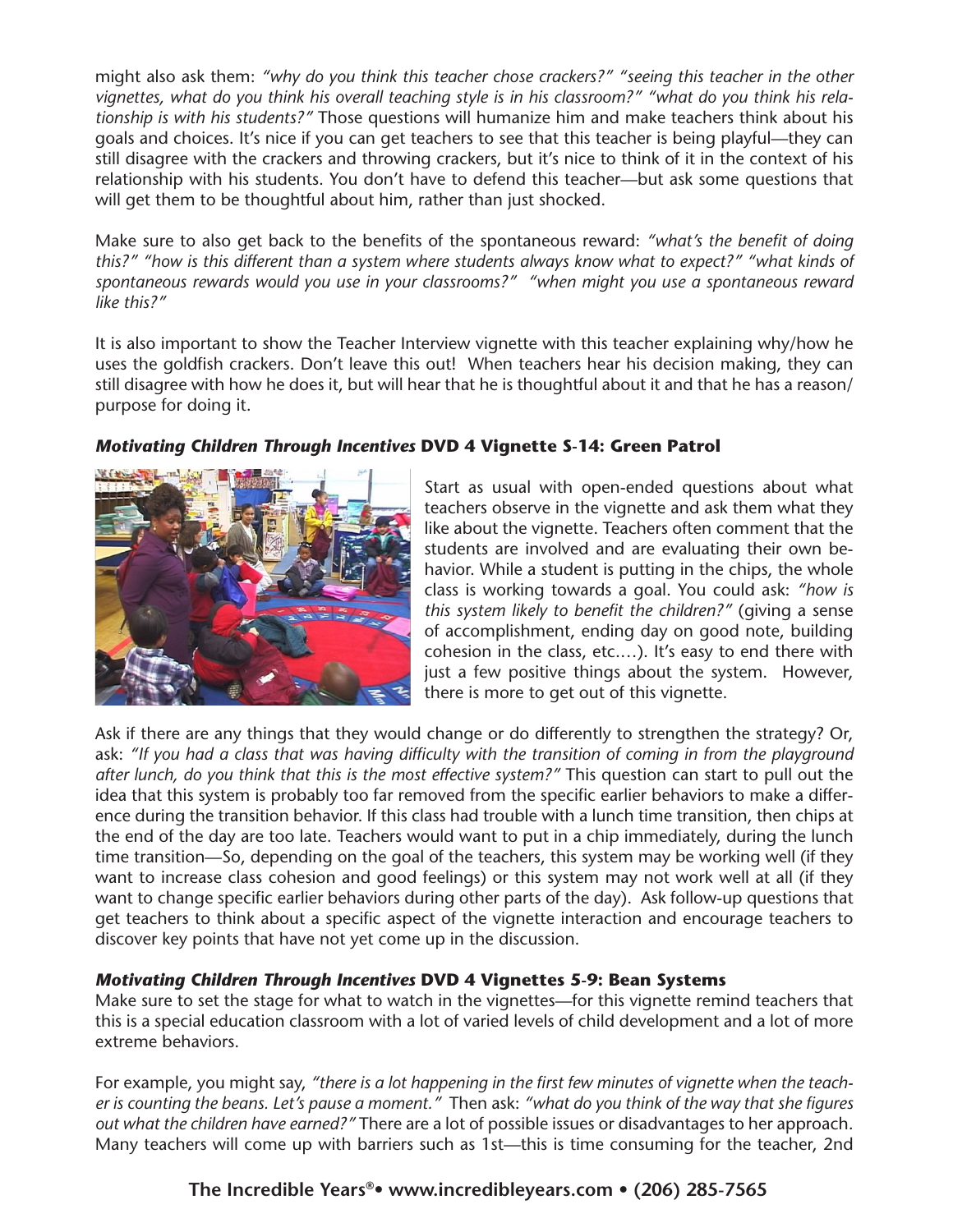this reward is too far removed from children and 3rd—whether this is developmentally appropriate? They might comment that many of these children can't count high enough to understand how many beans they need. Teachers may point out any of these things and then you can highlight their principle—e.g. *"Yes, so you're bringing up a great principle of reward systems and it's something that came up on the barriers list—we can't make systems that are too complex or time consuming for us as teachers."* Then the group leader can ask: *"what ideas do you have to make the management of the system easier?"* Or another principle: *"so you're noticing that the children are not involved in this system, and also that it may not be developmentally appropriate for some of them—that's really two principles, isn't it—let's get those down and then think of other ways that this might look…."* 

In the next part of this vignette where the teacher is passing out the reward tickets, pause several times. For example, stop after the first two children get their rewards—the first children are pretty happy and seem to understand the reward. This part of the system is working pretty well for these children. The teacher has tied the reward to something that the children will be doing anyway (not expensive, etc.…). The group leader could ask: *"what do you notice so far about how the system is working?"* Since this system does have a number of issues, it's nice to be able to highlight some things that are working well—teachers might be encouraged to notice that children are happy, that the reward is clear to them, that it's a logical and easy reward for teacher to give (getting to choose an area to play).

After the teacher gives the reward to the boy with Downs Syndrome, pause the vignette again and ask: *"what do you notice about her attention when she's giving these rewards?"* She is pretty tied to the tickets and getting through them, so she's missing an individual connection with each child—this is understandable—she has a lot going on! (And also, be sure to ask them to think about how the teacher is feeling/managing this tough class.). But it could still lead to a discussion about the principle that the warmth, relationship and social aspect of the reward is as important, or more important than the actual tangible reward itself!

At the end, teachers will always be sorry for Jamal—they will identify with his disappointment and that this is a public disappointment. Allow time for them to think through all these aspects. *What ways is this system possibly failing him? When a child doesn't get a reward, what message does the teacher want to convey?* Another question can be, *"Is it okay for a child to sometimes not earn the reward?" "What would you want to know about Jamal and this system to know whether it's a system that could work for him?"* (I'd want to know whether he fails every day—or just today). If he's mostly successful and wasn't following rules today—then system might be okay (with a few adjustments about how she presents the outcome). If this boy never earns his reward, then it's not working and needs to be adjusted. Lastly this is a great vignette to role play—have teachers brainstorm what message they would like to give to a child who hasn't earned a reward and then set up a practice.

# *Decreasing Inappropriate Behaviors* **DVD 5 Introductory Narration & Vignette 1: Ignoring**

The ignoring introductory narration is separate from the first vignette. Be sure to pause after the narration and ask, *"so what is the idea here?" "why is the narrator saying that ignoring is powerful?" "How* 

*does it work?" "What is the 'attention principle'?"* After this discussion introduce the first vignette: *"here is a 1st grade teacher who is ignoring a behavior in her class. Think about what she is doing and why?"*

When the vignette finishes start with asking the teachers what they saw. *"What do you notice here? What behavior is she ignoring?" "Did she ignore right away?"* (No! She gave a warning first). When showing the vignette, you might even pause after the warning. This will highlight that ignoring is paired with a redirection—she gives him information about



**The Incredible Years®• www.incredibleyears.com • (206) 285-7565**